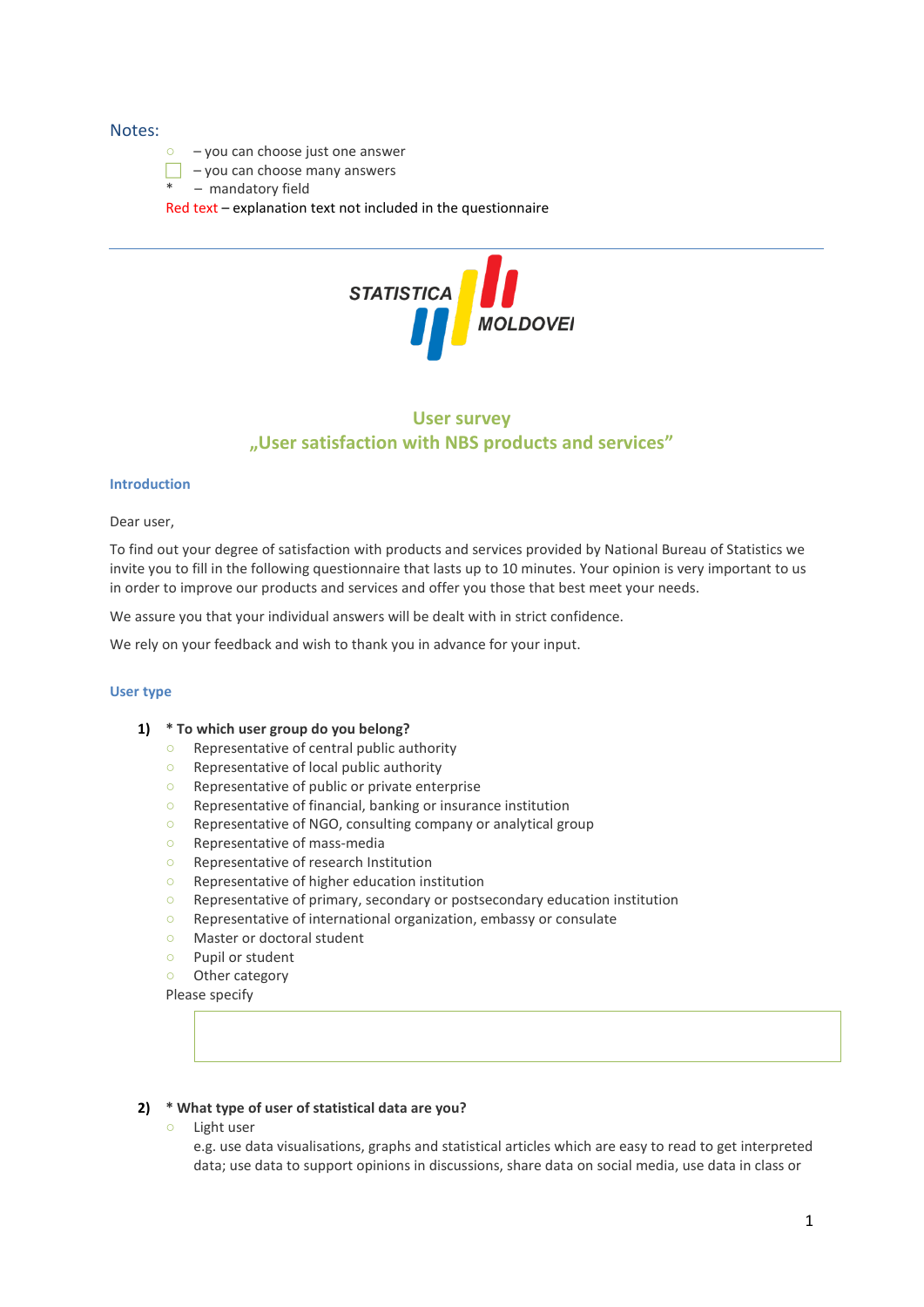want to explore what is available out of curiosity; visit the NBS website on occasional basis; have a medium to low statistical literacy and computer proficiency.

○ Intermediate user

e.g. look for raw data / predefined tables or work with existing data visualisations and ready-touse interpretations in publications/reports to support work, for personal interest (e.g. to verify data in news articles) or to get a basic understanding of what is available for future reference; use NBS data on a weekly to monthly basis; have a medium statistical literacy and computer proficiency.

○ Advanced user

e.g. use the database to mainly obtain raw data and adjust table and data to their needs; draw their own conclusions based on specific data for their job; download data very frequently (even daily); have a high statistical literacy and computer proficiency.

# **3) \* Some information about you, to know you better. What is your…**

- **a. Sex**
	- o Male
	- o Female

#### **b. Age**

- o Under 16
- $0 \t 16 29$
- o 30 49
- o 50 64
- o 65 and over

# **c. Education level**

- o Incomplete secondary general education
- o Secondary general education
- o Secondary vocational education
- o Postsecondary vocational education
- o Higher education (including cycle I)
- o Master's degree (including cycle II and integrated higher education, residency)
- o Doctorate, postdoctorate

#### Use of statistical data

**4) \* Which statistical data do you mainly use?**

 $\Box$  Agriculture  $\Box$  Constructions  $\Box$  Culture and sport Domestic trade and services  $\Box$  Dwellings and public utilities  $\Box$  Earnings statistics  $\Box$  Education and science  $\Box$  Energy statistics Entrepreneurship Environment External trade  $\Box$  Finance  $\Box$  Gender statistics  $\Box$  Health protection  $\Box$  Industry Information technologies. Post and telecommunications  $\Box$  Investments in assets Justice and crime  $\overline{\phantom{a}}$  Labour force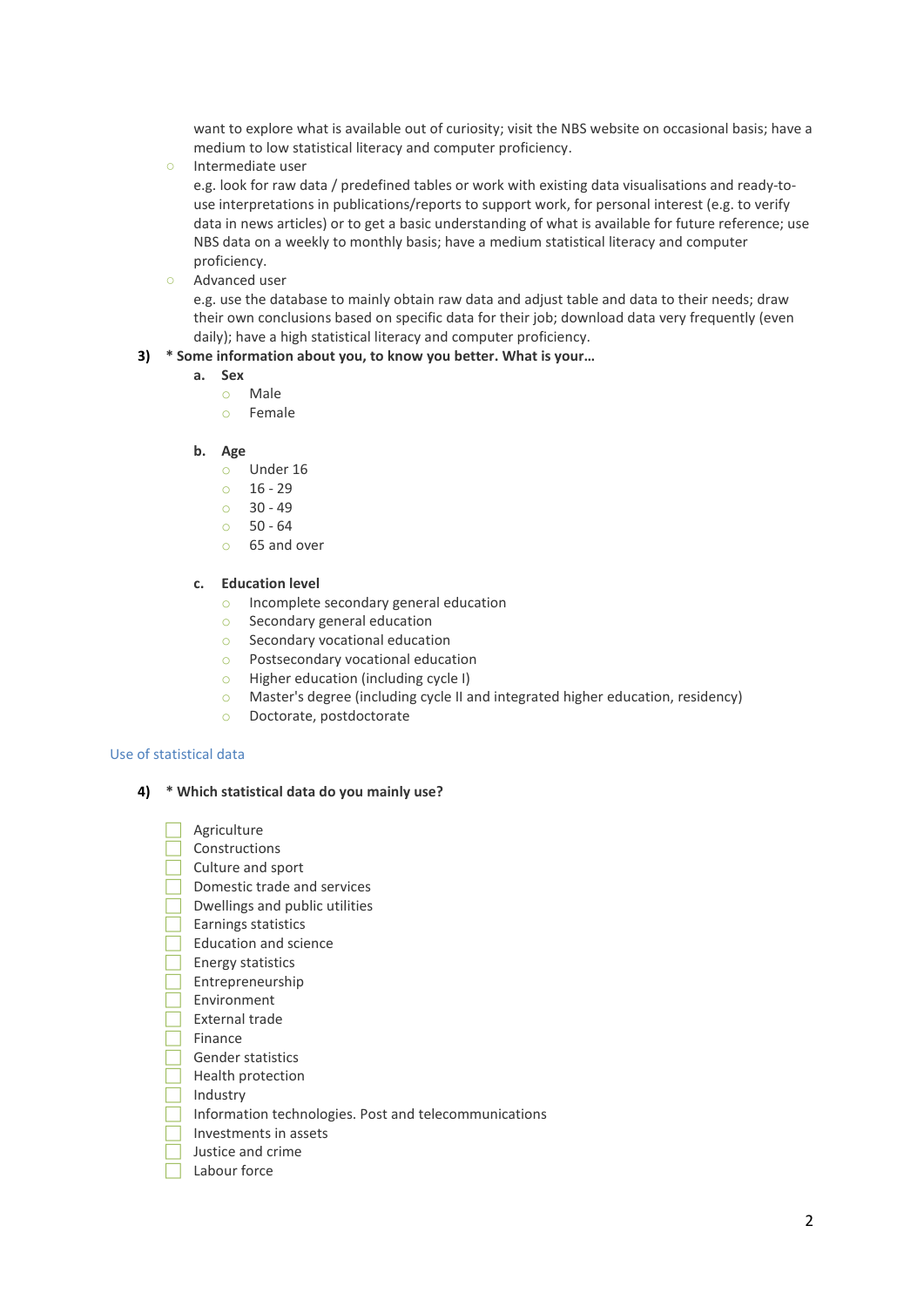

*Please specify*

# **5) \* What is the purpose of using statistical data?**

- **Policy monitoring**
- $\Box$  Development of normative and legislative acts
- $\Box$  Long term and short term decision making
- Analysis or scientific research
- $\Box$  Preparation of media materials
- $\Box$  Regional / local comparisons
- $\Box$  Marketing analysis
- $\Box$  Preparation of courses, theses, bachelor's theses
- $\Box$  Training or teaching
- $\Box$  Curiosity, personal information
- $\Box$  Other

*Please specify*

### Use of products and services

L

- **6) \* What NBS products and services do you use?**
	- $\Box$  Official website
	- Statistical databank
	- $\Box$  Publications
	- $\Box$  Press releases
	- $\Box$  Infographics
	- Interactive apps (CPI calculator, Life expectancy calculator, Visualisation of financial statements etc.)
	- Gender Pulse platform
	- $\Box$  Census platform
	- Request of statistical data
	- Social media (Facebook, Twitter, Youtube)
	- $\Box$  Greenline

# **7) \* How often do you use NBS products and services?** *(Only the products and services selected in the question 6 should appear in the table below)*

| Verv     | Often | Sometimes | Rarely  | Very   |
|----------|-------|-----------|---------|--------|
| often    | (more | (at least | (some   | rarely |
| (several | than  | once per  | times a | (once  |
| times    | once  | month)    | year)   | in     |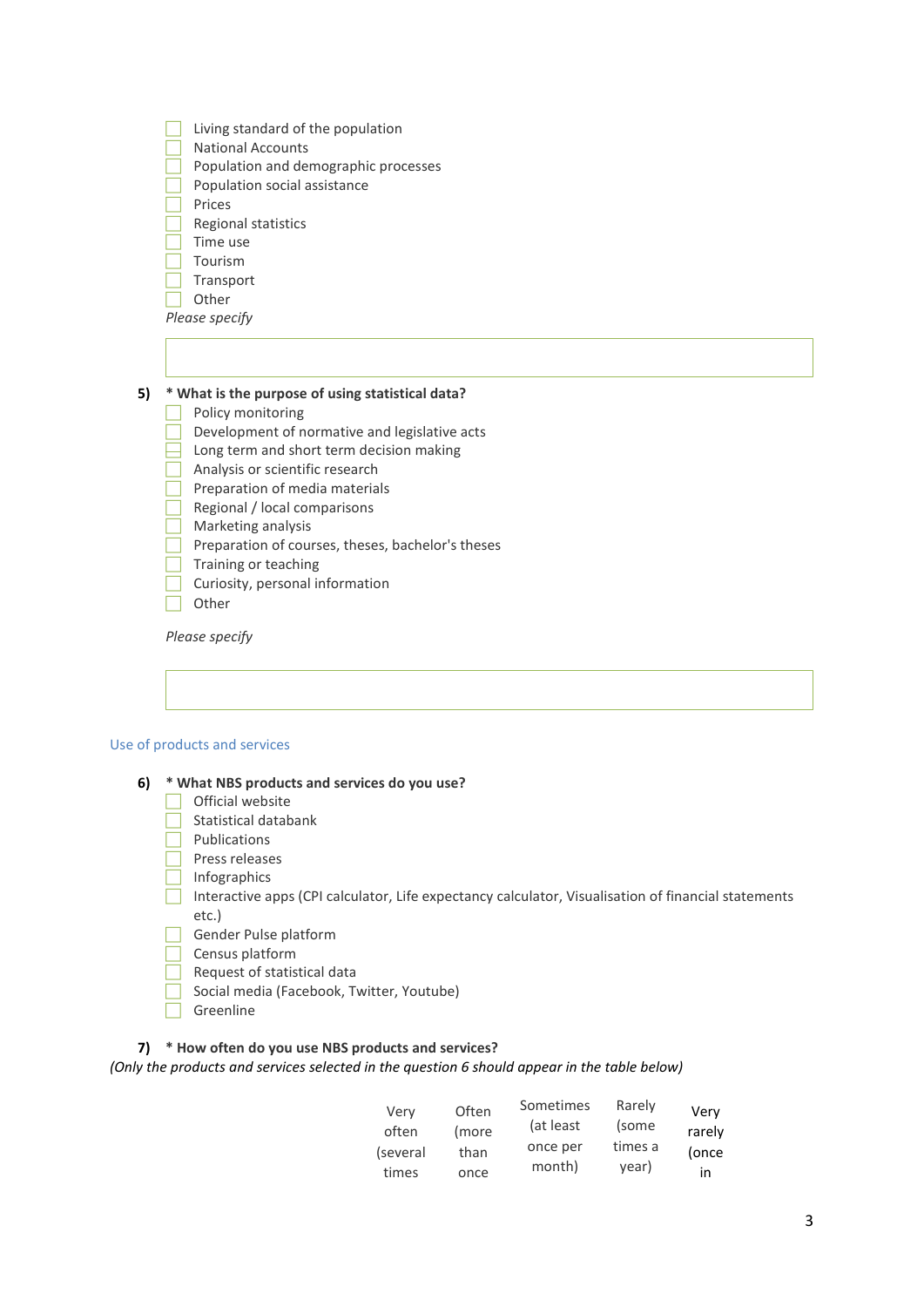|                                                                                                                             | per<br>week) | per<br>month) |          |          | several<br>years) |
|-----------------------------------------------------------------------------------------------------------------------------|--------------|---------------|----------|----------|-------------------|
| Official website                                                                                                            | O            | $\Omega$      | $\Omega$ | O        | $\Omega$          |
| Statistical databank                                                                                                        | $\Omega$     | $\circ$       | $\circ$  | $\Omega$ | $\Omega$          |
| <b>Statistical publications</b>                                                                                             | $\Omega$     | $\circ$       | $\circ$  | $\circ$  | $\Omega$          |
| Press releases                                                                                                              | $\Omega$     | O             | O        | O        | O                 |
| Infographics                                                                                                                | $\Omega$     | $\Omega$      | O        | $\Omega$ | $\Omega$          |
| Interactive apps (CPI<br>calculator, Life<br>expectancy calculator,<br>Visualisation of<br>financial statements<br>$etc.$ ) | $\Omega$     | O             | O        | O        | $\Omega$          |
| Gender Pulse platform                                                                                                       | $\Omega$     | $\circ$       | $\circ$  | $\circ$  | $\Omega$          |
| Census platform                                                                                                             | $\Omega$     | $\circ$       | O        | O        | O                 |
| Request of statistical<br>data                                                                                              | $\Omega$     | $\circ$       | $\Omega$ | $\Omega$ | O                 |
| Social media<br>(Facebook, Twitter,<br>Youtube)                                                                             | O            | $\circ$       | o        | O        | O                 |
| Greenline                                                                                                                   | $\circ$      | $\circ$       | $\circ$  | O        | O                 |

**8) \* How satisfied are you with NBS products and services?** *(Only the products and services selected in the question 6 should appear in the table below)*

|                                                                                                                          | Very<br>satisfied | Satisfied      | Somehow<br>satisfied | Not<br>satisfied<br>at all | <b>No</b><br>opinion |
|--------------------------------------------------------------------------------------------------------------------------|-------------------|----------------|----------------------|----------------------------|----------------------|
| Official website                                                                                                         | $\Omega$          | $\Omega$       | $\Omega$             | $\Omega$                   | Ω                    |
| Statistical databank                                                                                                     | $\Omega$          | $\Omega$       | $\Omega$             | $\Omega$                   | $\Omega$             |
| <b>Statistical publications</b>                                                                                          | $\Omega$          | $\Omega$       | $\Omega$             | Ω                          | O                    |
| Press releases                                                                                                           | $\Omega$          | $\Omega$       | $\Omega$             | $\Omega$                   | $\Omega$             |
| Infographics                                                                                                             | $\overline{O}$    | $\overline{O}$ | $\Omega$             | $\Omega$                   | $\Omega$             |
| Interactive apps (CPI<br>calculator, Life<br>expectancy calculator,<br>Visualisation of<br>financial statements<br>etc.) | $\Omega$          | Ω              | O                    | O                          | ∩                    |
| Gender Pulse platform                                                                                                    | $\overline{O}$    | $\overline{O}$ | $\circ$              | $\circ$                    | $\circ$              |
| Census platform                                                                                                          | $\Omega$          | $\Omega$       | $\Omega$             | O                          | O                    |
| Request of statistical<br>data                                                                                           | $\Omega$          | $\Omega$       | O                    | $\Omega$                   | $\Omega$             |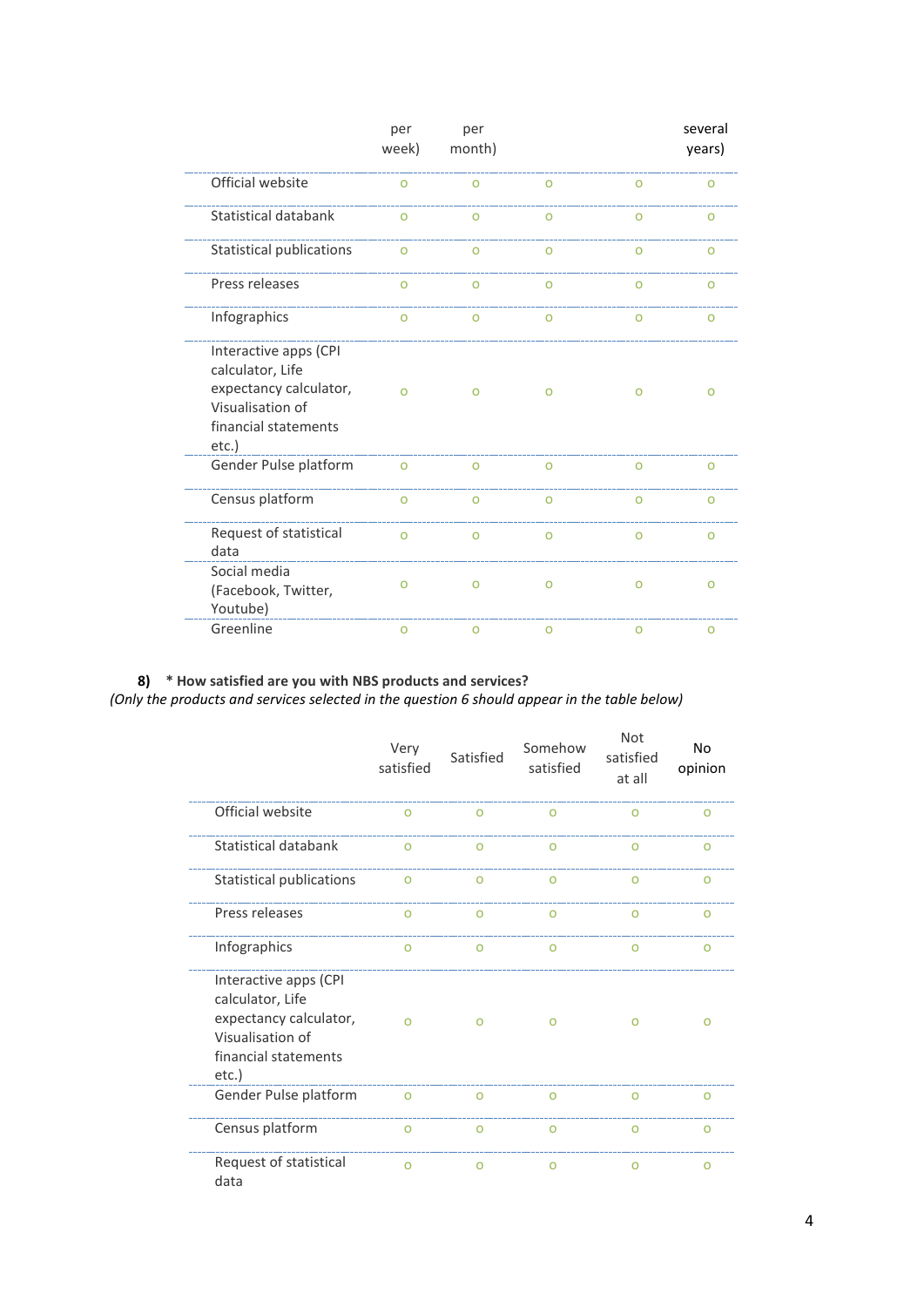| Social media<br>(Facebook, Twitter,<br>Youtube) |  |  |  |
|-------------------------------------------------|--|--|--|
| Greenline                                       |  |  |  |

9) **What improvements for the products and services you use would you suggest?** *(Only the products and services selected in the question 6 should appear in the table below)* Official website

Statistical databank

Statistical publications

Press releases

**Infographics** 

Interactive apps (CPI calculator, Life expectancy calculator, Visualisation of financial statements etc.)

Gender Pulse platform

Census platform

Request of statistical data

Social media (Facebook, Twitter, Youtube)

Greenline